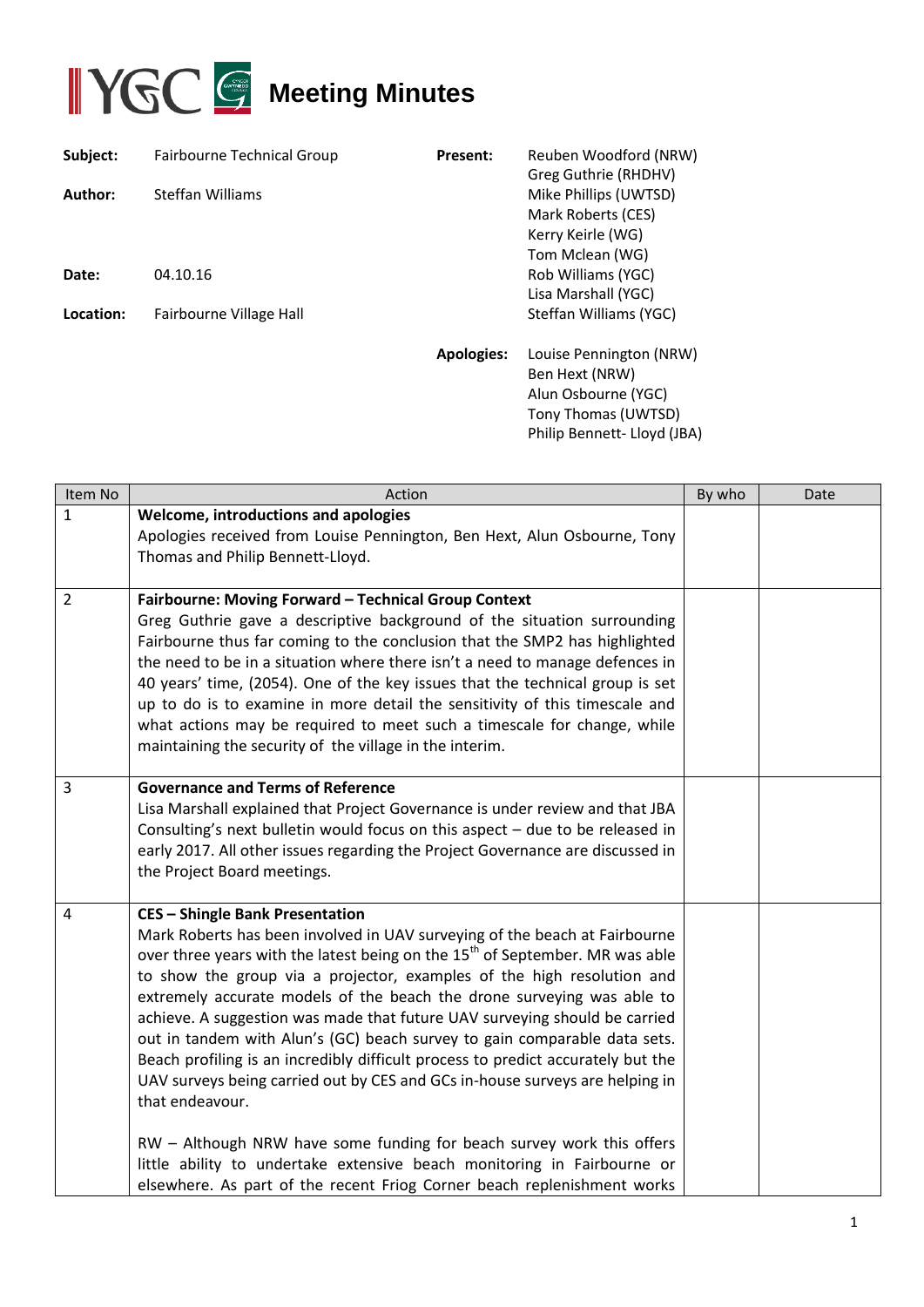|   | NRW commissioned CES to undertake a drone/beach survey. It is only<br>through collaborative working with Gwynedd that we will be able to sustain a<br>progressive understanding of beach processes that affect the defence<br>structures here.                                                                                                                                                                                                                                                                                                                                                                                                                                                                                                                                                                                                                                                                                                                                                                                                                                                                                                                                                                                                                                                                                                                                                                                                                                                                                                                                                                                                                                                                                                                                                                                                                                      |  |
|---|-------------------------------------------------------------------------------------------------------------------------------------------------------------------------------------------------------------------------------------------------------------------------------------------------------------------------------------------------------------------------------------------------------------------------------------------------------------------------------------------------------------------------------------------------------------------------------------------------------------------------------------------------------------------------------------------------------------------------------------------------------------------------------------------------------------------------------------------------------------------------------------------------------------------------------------------------------------------------------------------------------------------------------------------------------------------------------------------------------------------------------------------------------------------------------------------------------------------------------------------------------------------------------------------------------------------------------------------------------------------------------------------------------------------------------------------------------------------------------------------------------------------------------------------------------------------------------------------------------------------------------------------------------------------------------------------------------------------------------------------------------------------------------------------------------------------------------------------------------------------------------------|--|
| 5 | <b>Managing Future Flood Risk - Critical Questions</b><br>Fluvial situation:<br>RW firstly explained that flooding from surface water was GC's remit.<br>Management of flood risk from main rivers comes under NRW's remit,<br>with additional responsibility for Internal Drainage District channels in<br>Fairbourne. Management of flood risk from ordinary watercourses and<br>from groundwater in general is GC's remit. The complexity of the flood<br>risk situation in Fairbourne demands that obvious co-operation would be<br>required to address any future flood risk issues.<br>A bypass channel on the Afon Henddol, instigated as part of the<br>$\bullet$<br>Fairbourne tidal scheme (2012) ensures high flows are prevented from<br>impacting directly on the village. There are no telemetry linked gauges<br>within any main river channels in Fairbourne at present, however this<br>option is under investigation to aid monitoring of flows.<br>Due to the flat nature of the terrain, Fairbourne is highly sensitive to<br>fluctuations in channel flow and surface water and sustaining channel<br>capacity, particularly within the main carrier channel of the Henddol is<br>critical. Perceptively there can be difficulty in differentiating between<br>raised water levels in channels from tidal lock or back up due to excessive<br>reed growth in channels.<br>Groundwater level monitoring is key. Rob Williams explained that GC<br>$\bullet$<br>have a year's worth of data so far which is currently being processed, but<br>no historical data of the area. MP suggested that it could be possible to<br>correlate the current years' worth of groundwater data with historical<br>sea and tide levels to get an estimate of historical ground water. GG<br>stated that there could possibly be too many variables in play to achieve<br>this. |  |
|   | MP suggested that the key questions that the technical group was formed to<br>answer should have been answered as part of the development of the SMP2<br>and that Fairbourne residents have lost out because of this.<br>GG defended the development process of the SMP2 stating that the policy<br>"has got us where we are now", and dealing with the issues facing the village.<br>MP is not convinced that the real time-scale is as the SMP2 predicts and that<br>insufficient academic research highlights this.<br>GG acknowledged that time-limiting the SMP2 has raised issues and that<br>there are clear uncertainties regarding the rate and how extreme climate<br>change is likely to be in the future, but delaying the implementation of the<br>policy was not an option, in terms of planning for change. With regards to<br>Fairbourne, clearly there wasn't sufficient communication with the<br>community at first but that has now changed and the project is breaking new<br>ground with community engagement at the forefront.                                                                                                                                                                                                                                                                                                                                                                                                                                                                                                                                                                                                                                                                                                                                                                                                                               |  |
| 6 | <b>Way Forward</b><br>KK suggested a model is required which incorporates all the currently<br>available data and could be updated as and when new data is acquired<br>showing Masterplan progress.<br>RW - Is there a case to delay modelling until acquisition of a more                                                                                                                                                                                                                                                                                                                                                                                                                                                                                                                                                                                                                                                                                                                                                                                                                                                                                                                                                                                                                                                                                                                                                                                                                                                                                                                                                                                                                                                                                                                                                                                                          |  |